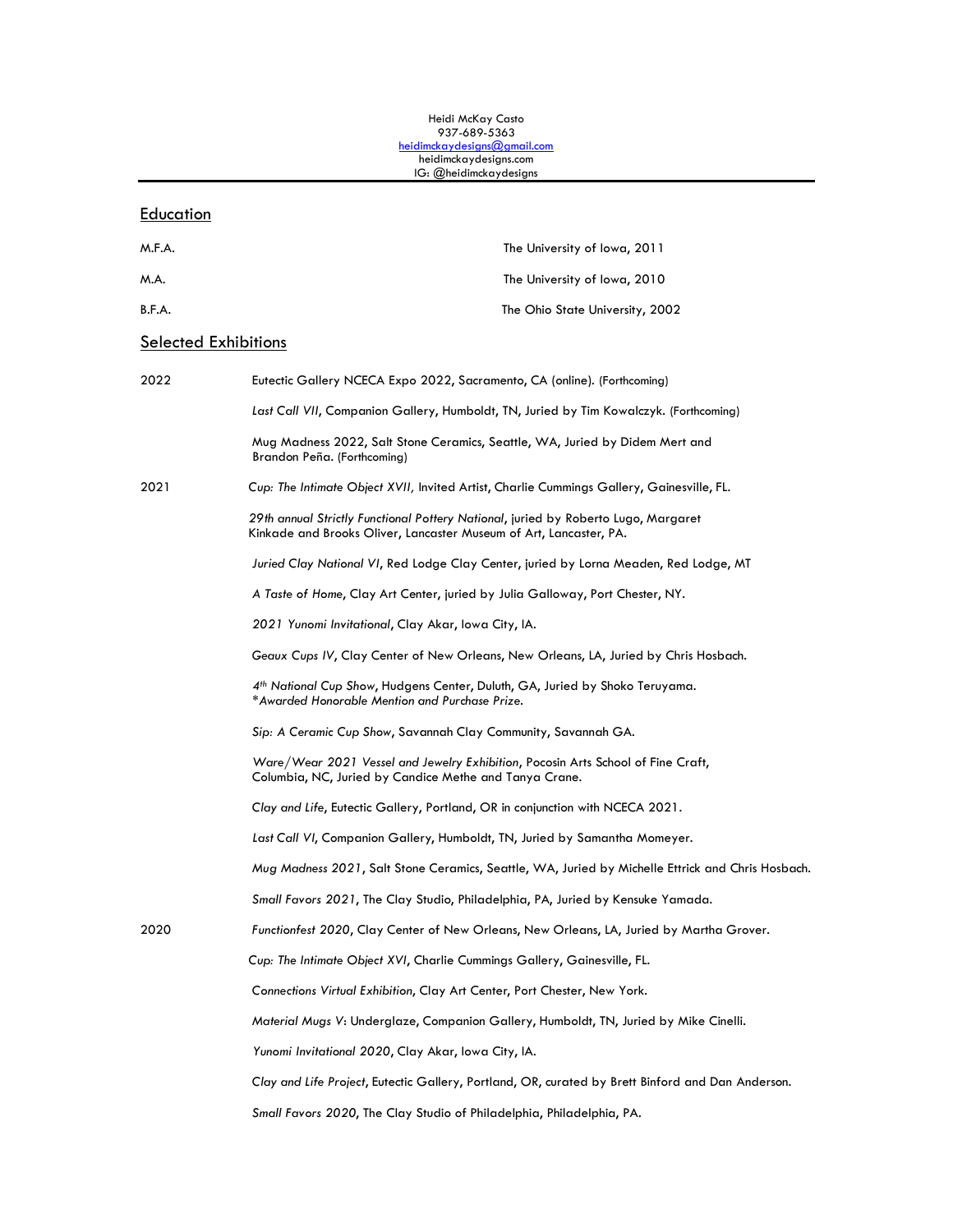|      | Handmade For Your Valentine, Clay Akar jewelry exhibition, Iowa City, IA.                                                                                                  |
|------|----------------------------------------------------------------------------------------------------------------------------------------------------------------------------|
| 2019 | Past Curfew Pop-Up, in conjunction with NCECA 2019, Fair State Brewery, Minneapolis, MN.                                                                                   |
| 2018 | The Clay Cup IV: Icon, Vessel, Canvas. George Caleb Bingham Gallery,<br>University of Missouri, Columbia, Mo. Juried by Ayumi Horie.                                       |
|      | Give and Take, Public Space One, Iowa City, IA. Exhibitor and curator of group exhibition, panel<br>discussion, and showcase of working mother artists from across the US. |
| 2017 | Sloppy Late Night Pop-Up, in conjunction with NCECA 2017. Double Dragon, Portland, OR.                                                                                     |
| 2013 | We Met in Iowa: Recent Work by Graduates and Faculty of the University of Iowa Ceramics<br>Department:                                                                     |
|      | Exhibited at Pittsburgh State University, Pittsburgh, Kansas, and Earlham College, Richmond, Indiana.                                                                      |
| 2012 | Clay? IV: Kirkland Arts Center, Seattle, Washington. Juried by Doug Jeck, Akio Takamori, and Jamie<br>Walker.                                                              |
|      | Small Favors, The Clay Studio, Philadelphia, Pennsylvania.                                                                                                                 |
| 2011 | New Work, two-person exhibition at The Quad Cities International Airport, Moline, IL. Juried by The<br><b>Quad Cities Arts</b><br>Council, Davenport, IA. May-June, 2011.  |
|      | NCECA National Student Juried Exhibition. The University of South Florida,<br>Tampa, FL.                                                                                   |
| 2010 | The Seventh Annual Marge Brown Kalodner Graduate Student Exhibition, The Clay Studio,<br>Philadelphia, PA.                                                                 |
|      | A Body in Transition, two-person exhibition, The Armature Gallery, Iowa City, IA.                                                                                          |
|      | Story of She: Copulation and Medication, two-person exhibition. Eve Drewelowe<br>Gallery, Iowa City, IA.                                                                   |

## Solo Exhibitions

| June 2022 | Featured Artist, Charlie Cummings Gallery, Gainesville, FL. * Forthcoming                     |
|-----------|-----------------------------------------------------------------------------------------------|
| 2011      | Reflections on Motherhood, an MFA Thesis Exhibition. Eve Drewelowe Gallery,<br>lowa City, IA. |
| 2010      | The Animals She Becomes, The Armature Gallery, Iowa City, IA.                                 |

# **Publications**

| 2022 | Ceramics Monthly Magazine, May 2022: Ceramics Monthly Emerging Artist.                                                                                                                            |
|------|---------------------------------------------------------------------------------------------------------------------------------------------------------------------------------------------------|
| 2021 | Ceramics Monthly Magazine, November 2021: Exposure Section, image from Strictly<br><b>Functional National 2021.</b>                                                                               |
| 2020 | Clay and Life: Contemporary American Couples in Clay, Published and distributed by<br>Eutectic Gallery, Portland, OR.                                                                             |
|      | Ceramics Monthly Magazine, December 2020: Exposure Section, image from Clay Art<br>Center's, Connections exhibition.                                                                              |
| 2018 | lowa City Press-Citizen, September 2018: Artist Moms from lowa City and Beyond Cope,<br>Thrive with Kids in Studios. An interview, article and images featuring the exhibition: Give<br>and Take. |